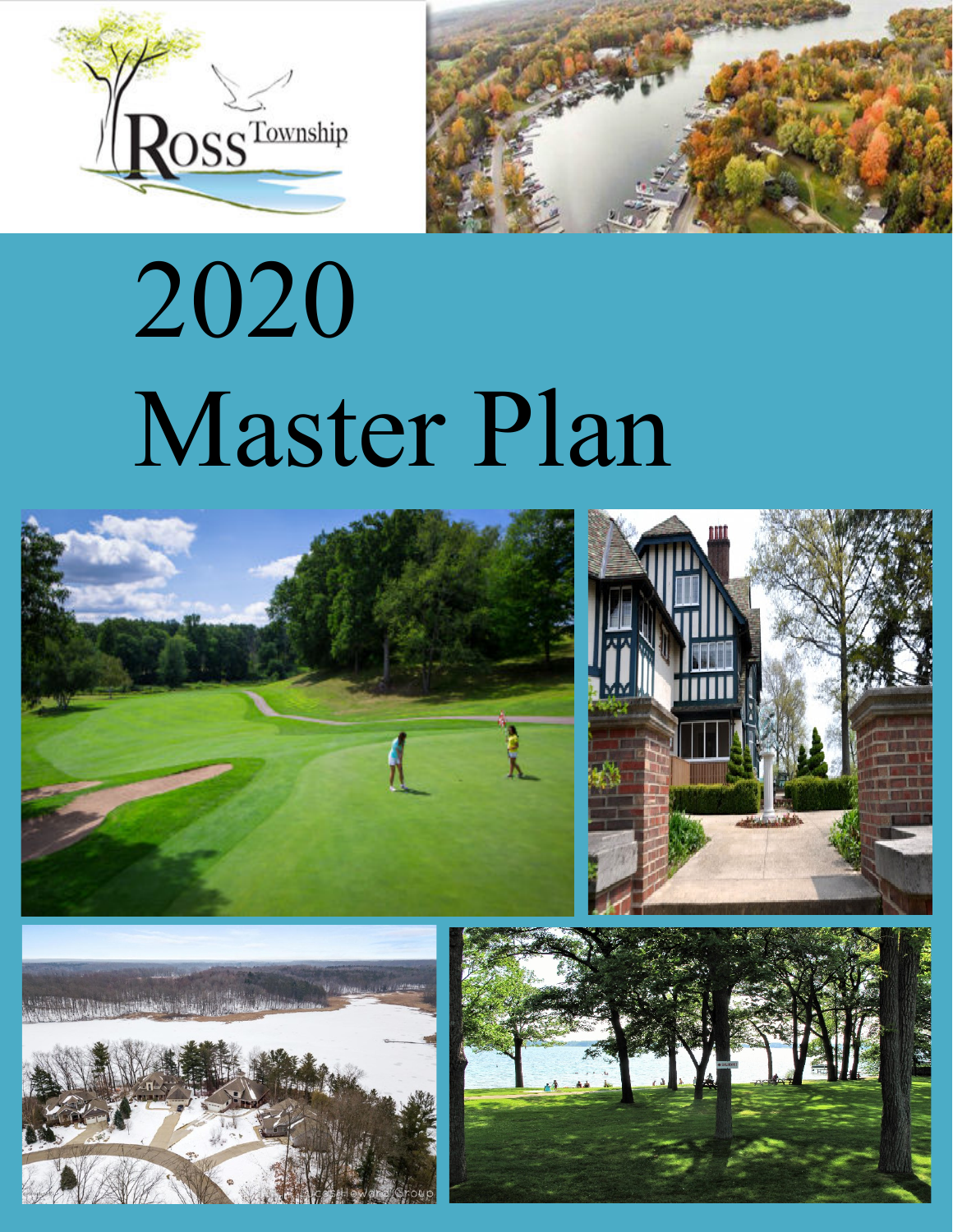## **ROSS TOWNSHIP KALAMAZOO COUNTY, MICHIGAN**

### **2020 MASTER PLAN**

**PLANNING COMMISSION PUBLIC HEARING – , 2021 ADOPTED BY THE TOWNSHIP BOARD – , 2021**

#### **ACKNOWLEDGEMENTS**

#### **Planning Commission**

Jim Lauderdale Chairman Michael Bekes Mark Markillie Michael Moore Pamela Sager Sherri Snyder Mike Sulka

#### **Township Board**

Rob Baker, Supervisor Cynthia Genung, Treasurer Lynn Harmon, Trustee Norm Kellogg, Clerk Diana Langshaw, Trustee David Senkewitz, Trustee Mike Sulka, Trustee

Rebecca Harvey, AICP, PCP Township Planning Consultant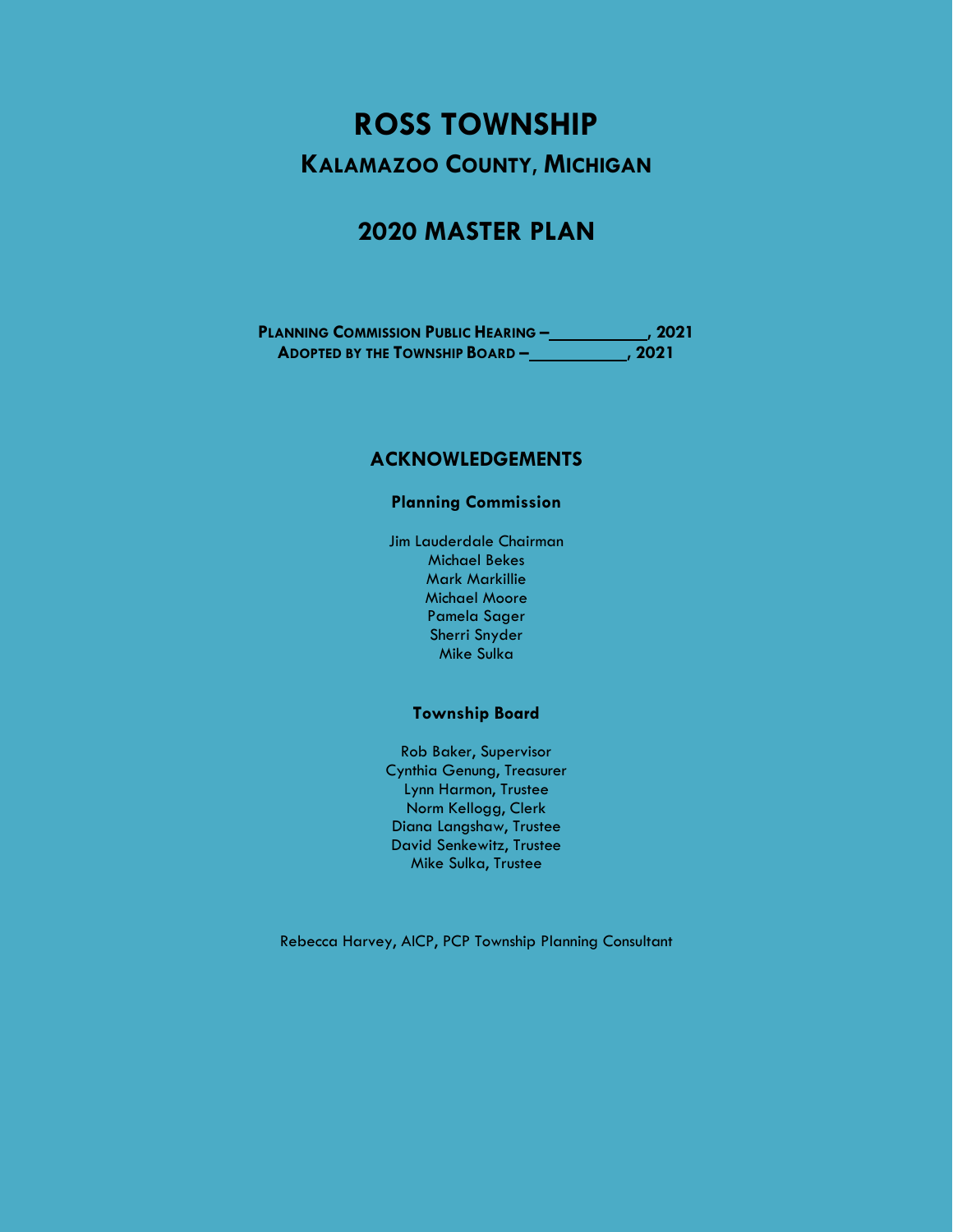## TABLE OF CONTENTS

| <b>SECTION 1 - COMMUNITY PROFILE</b><br>Location                             | I- 1                   |
|------------------------------------------------------------------------------|------------------------|
| <b>Natural Features</b>                                                      | L2                     |
| Local Soils                                                                  | L <sub>2</sub>         |
| Topography                                                                   | I-5.                   |
| Vegetation                                                                   | $-5$                   |
| <b>Water Resources</b>                                                       | $1-9$                  |
| Summary                                                                      | $1 - 17$               |
| <b>SECTION II - SOCIAL FEATURES</b>                                          |                        |
| Introduction<br>Population                                                   | $II-1$<br>$II-1$       |
| <b>Population Trends</b>                                                     | $II-1$                 |
| Migration                                                                    | II-3                   |
| <b>Age Composition</b>                                                       | $II - 4$               |
| Summary                                                                      | $II-8$<br>$II-8$       |
| Housing<br><b>Household Composition</b>                                      | $II-8$                 |
| <b>Housing Occupancy</b>                                                     | $II-1$                 |
| Age and Value of Housing                                                     | $II - 13$              |
| Summary                                                                      | $II - 15$              |
| <b>Education and Economics</b><br><b>Education and Occupation</b>            | $II - 16$<br>$II - 16$ |
| <b>Location of Employment</b>                                                | $II - 19$              |
| Income                                                                       | $II - 21$              |
| Summary                                                                      | $II-22$                |
| <b>SECTION III - COMMUNITY FACILITIES AND SERVICES</b>                       |                        |
| Introduction                                                                 | $III - 1$              |
| <b>Community Facilities</b>                                                  | III-1                  |
| <b>Police and Fire Protection</b><br>Schools                                 | III-1<br>$III-2$       |
| <b>Parks and Recreation</b>                                                  | $III-3$                |
| Library                                                                      | $III - 5$              |
| <b>Medical Services</b>                                                      | $III-5$                |
| <b>Utilities</b>                                                             | $III - 5$              |
| Transportation                                                               | $III-9$                |
| Roads<br>Rail                                                                | $III-9$<br>$III-9$     |
| Air                                                                          | $III-9$                |
| <b>SECTION IV - EXISTING LAND USE</b>                                        |                        |
| Introduction                                                                 | $IV-1$                 |
| Methodology                                                                  | $IV-1$                 |
| <b>Land Use Classifications</b>                                              | $IV-4$                 |
| <b>Land Use Distribution</b><br><b>General Existing Land Use Description</b> | IV-6<br>$IV-6$         |
| Summary                                                                      | IV-19                  |
| <b>SECTION V - COMMUNITY INPUT</b>                                           |                        |
| Introduction                                                                 | V-1.                   |
| Ross Township Community Leaders' Questionnaire                               | $V-1$                  |
| Ross Township Community Survey Overview                                      | $V - 4$                |
| Ross Township Planning, Brook Lodge Charrette                                | $V-10$<br>$V-13$       |
| Ross Township 2018 Community Survey<br>Ross Township 2020 Master Plan Update | V-14                   |
|                                                                              |                        |
| <b>SECTION VI - GOALS AND OBJECTIVES</b><br>Introduction                     | VI-1.                  |
| <b>Planning Framework</b>                                                    | VI-1.                  |
| <b>Goals and Objectives</b>                                                  | $VI-Z$                 |
| <b>Overriding Goal</b>                                                       | $VI-Z$                 |
| <b>Supplementary Goals</b>                                                   | $VI-8$                 |